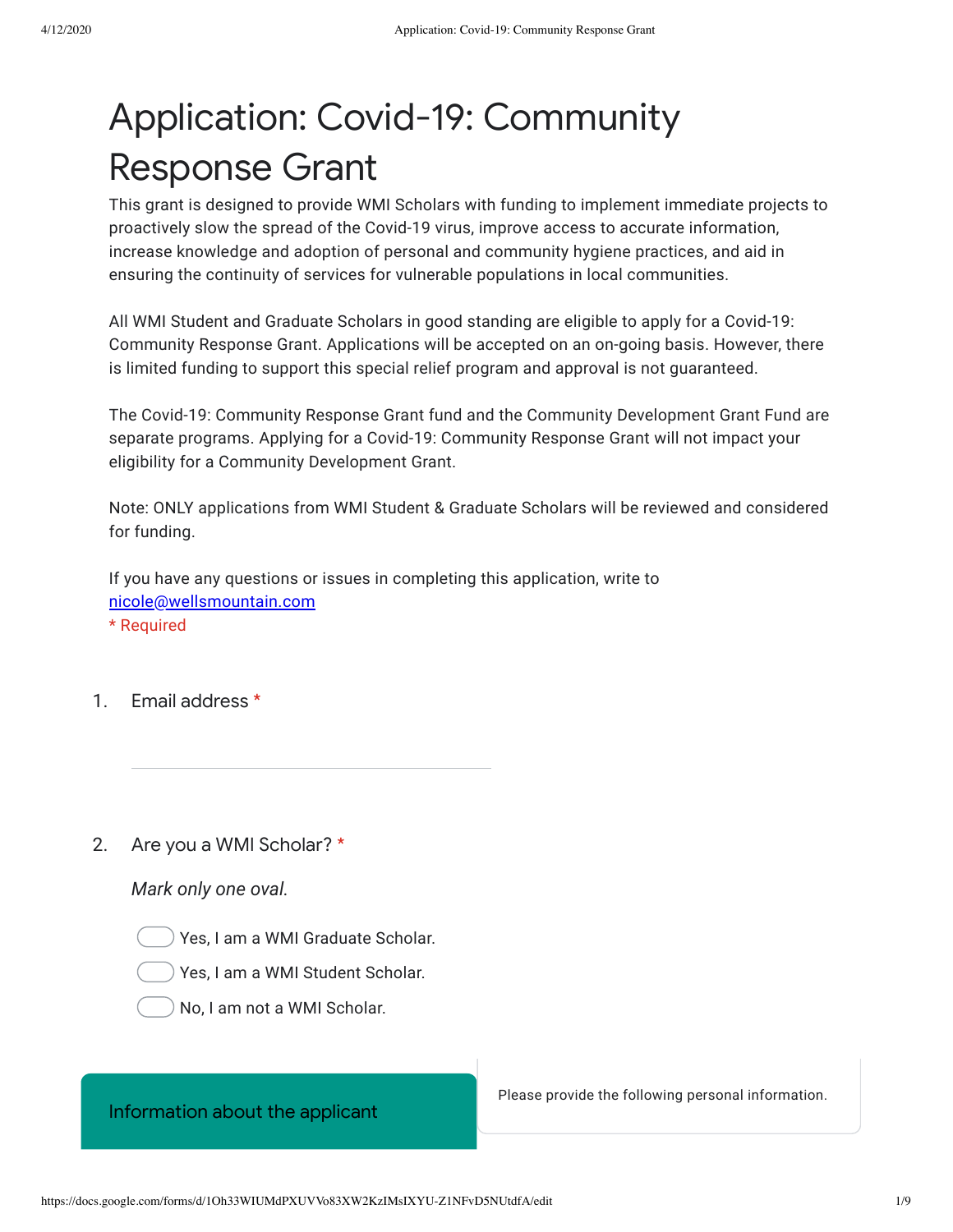3. First name \*

4. Family name \*

- 5. Phone number \* Include your country code.
- 6. WhatsApp number \* Include your country code.
- 7. The name associated with your Facebook account:
- 8. Where you are currently living: \* City and country

Proposal

In this section provide a detailed explanation of the project that you would like to implement. Be prepared to provide details about where you will implement this proposal, who will benefit, when activities will take place, and what resources are needed. You are not required to complete a separate written proposal. Instead, you should include adequate details within this section.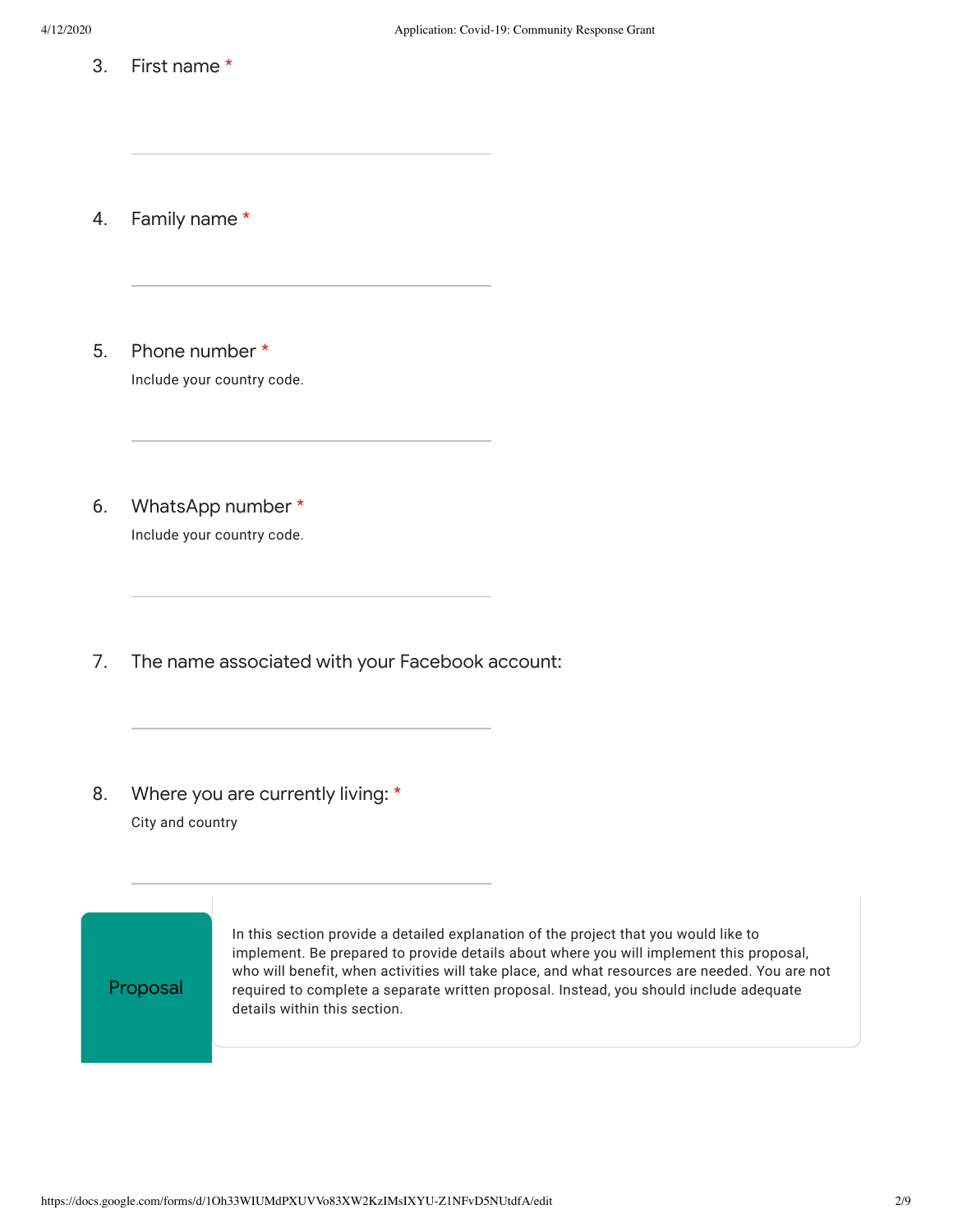#### 9. What grant amount are you requesting? \*

One-time grant funding is available in the amount of \$100-500 USD.

10. Which of the following objectives is your proposal designed to achieve: \* Check all that apply.

## *Check all that apply.*

Enhances local knowledge of Covid-19.

Aids in providing solutions to improve personal and community hygiene and access to personal protection equipment to reduce the spread of Covid-19.

Assists healthcare facilities in preparing for the added demands of suspected and confirmed cases of Covid-19.

Assists in providing continuity of services and resources to vulnerable populations with compromised immune systems.

Provides creative solutions to assist students with continued learning during the disruption of the traditional academic year.

Other

11. If "Other", please explain.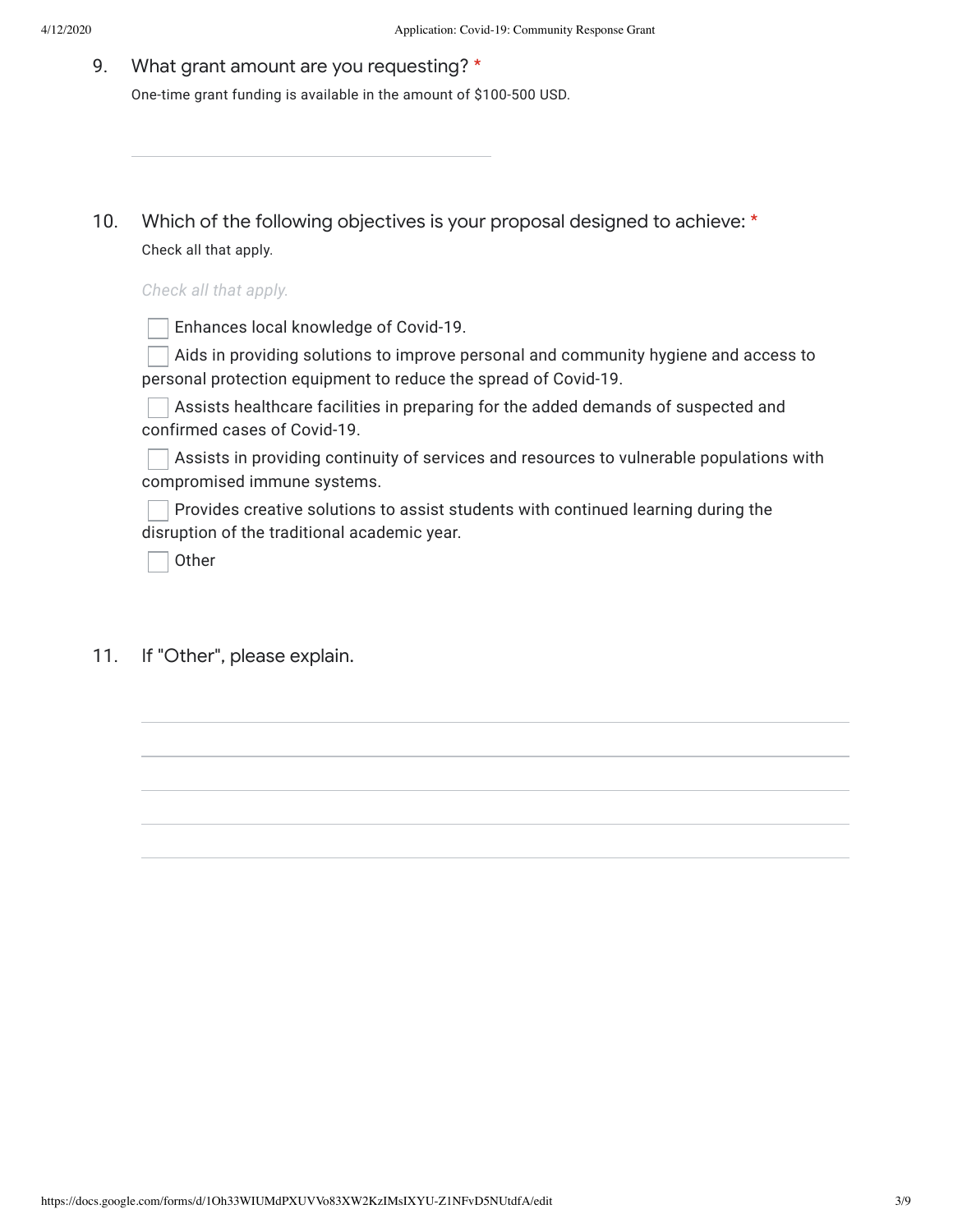#### 12. Describe your proposed project in detail. \*

Include the following: Details about where you will implement this proposal, who will benefit, when activities will take place, what resources are needed (supplies, funding, partnerships, permission), and how your proposal will meet the objective(s) selected above.



13. When will you start this project? \*

Note: The first application review session will take place on Monday, April 20. Funding for approved proposals will be sent within seven days. Please take into consideration time for delivery of funds via mobile money and through bank wires. Additional rounds of application review will take place at the start of each week on Monday.

*Example: January 7, 2019*

14. When will this project be complete? \*

|  | Example: January 7, 2019 |  |
|--|--------------------------|--|
|--|--------------------------|--|

15. Will your proposal be implemented in the community where you currently live or work? \*

*Mark only one oval.*



No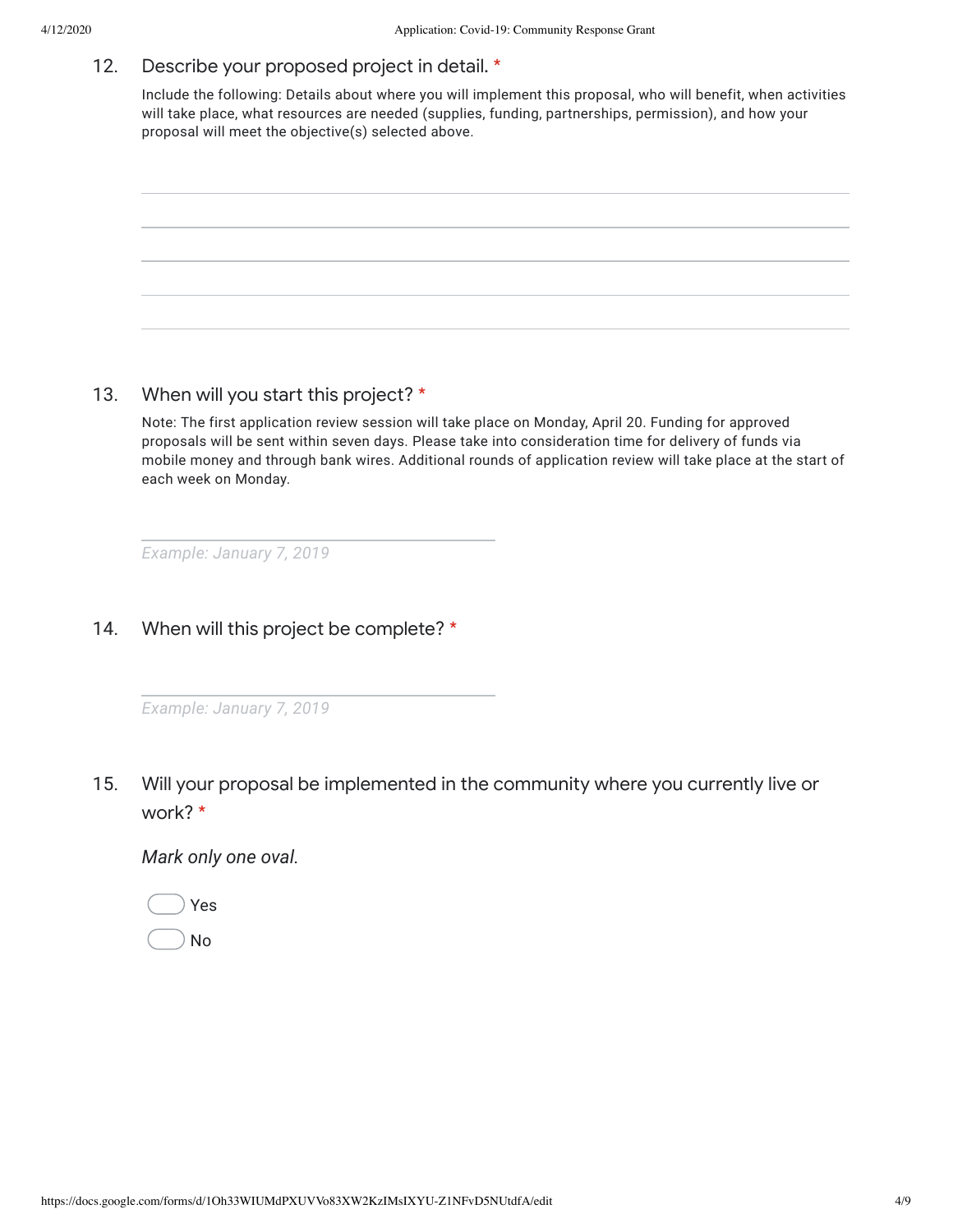16. If not, where will it be implemented? City and country

## 17. Who are the target beneficiaries? \* Check all that apply.

*Check all that apply.*

| Children                                    |
|---------------------------------------------|
| Youth                                       |
| Older Population (50+)                      |
| Disabled                                    |
| Local Community                             |
| National Audience                           |
| Refugees                                    |
| Unemployed/Out of School Youth              |
| Women and Girls                             |
| Health Professionals                        |
| <b>Business Owners</b>                      |
| Individuals with Compromised Immune Systems |
| Other                                       |
|                                             |

18. If "Other", please explain who the target beneficiaries are: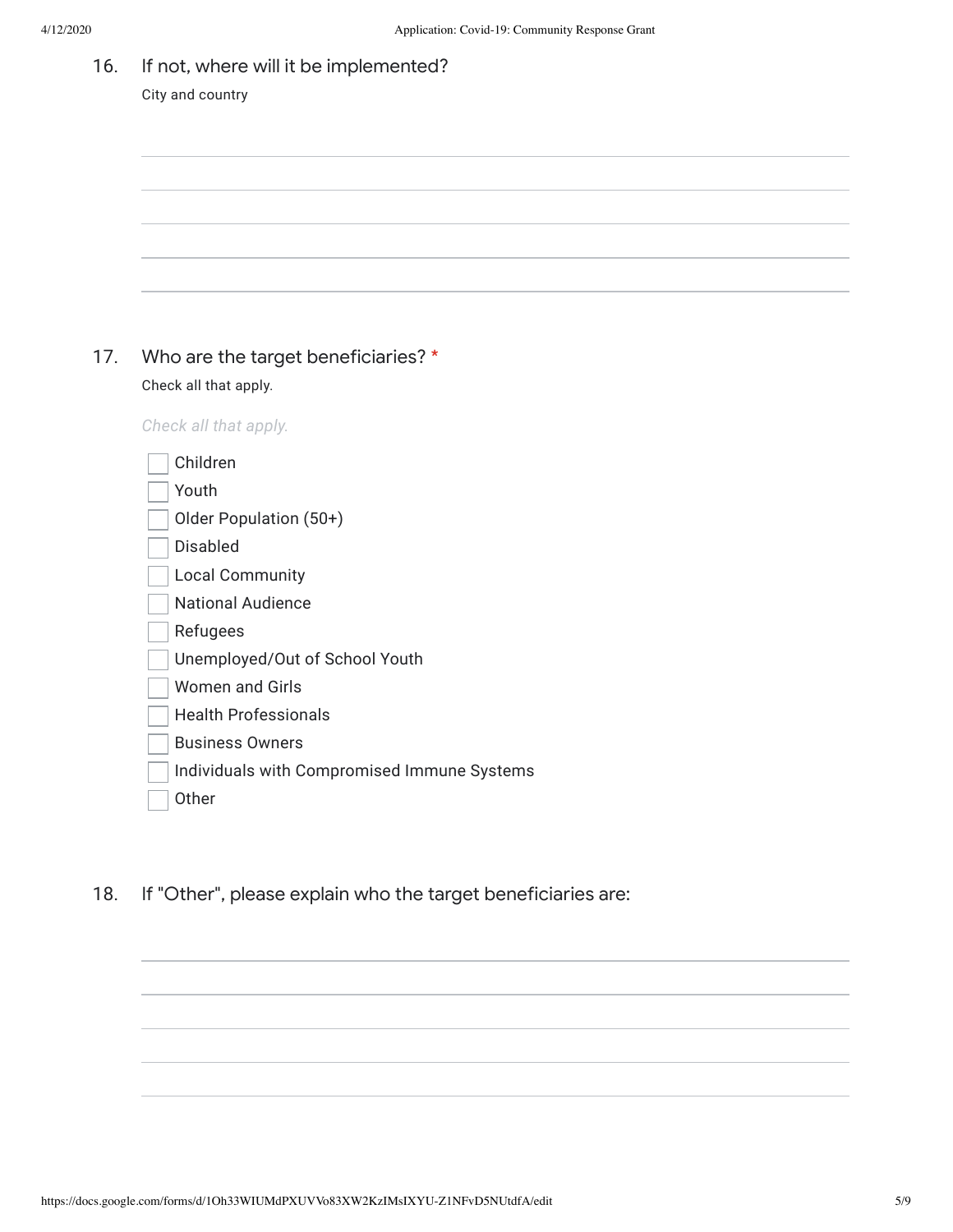19. Will you be working with other individuals, community groups, organizations, or businesses to support/implement your proposal? \*

*Mark only one oval.*

|  | Yes |
|--|-----|
|  | No  |

20. If you will be working with others to implement this proposal, please explain:



*Mark only one oval.*

Yes

No

22. If yes, are you willing to share your idea and implementation plan with others?

*Mark only one oval.*

Yes No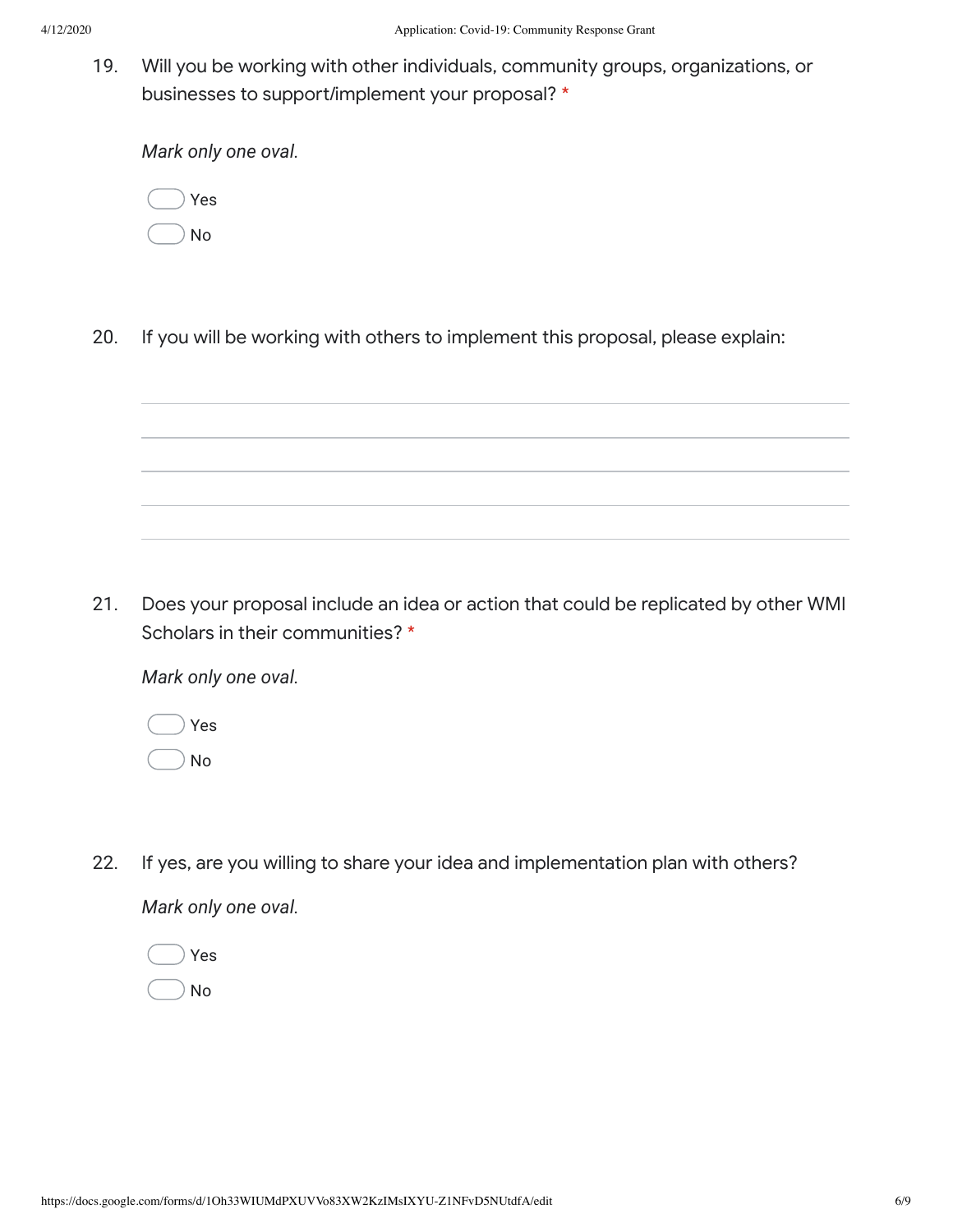## 23. What are some potential challenges or barriers that may impact the implementation of your proposal? \*

Please consider challenges or barriers that relate to your personal circumstances, the local culture and norms, the target community, your beneficiaries, finances, etc.

#### 24. Additional comments or information:



In this section provide a detailed list of anticipated expenses to implement your proposal. You should list each item, the quantity you intend to purchase, cost per item, and total cost in your local currency and USD. You are encouraged to provide as much detail as possible.

25. List all anticipated expenses to implement this proposal. For all expenses, include the item/expense name, the quantity (if applicable), the cost per item, and total cost in your local currency and USD. \*

Here is an example: 1.) Paper, 3 packets of 100 sheets each, 50 BRL per packet, total = 150 BRL / \$29 USD